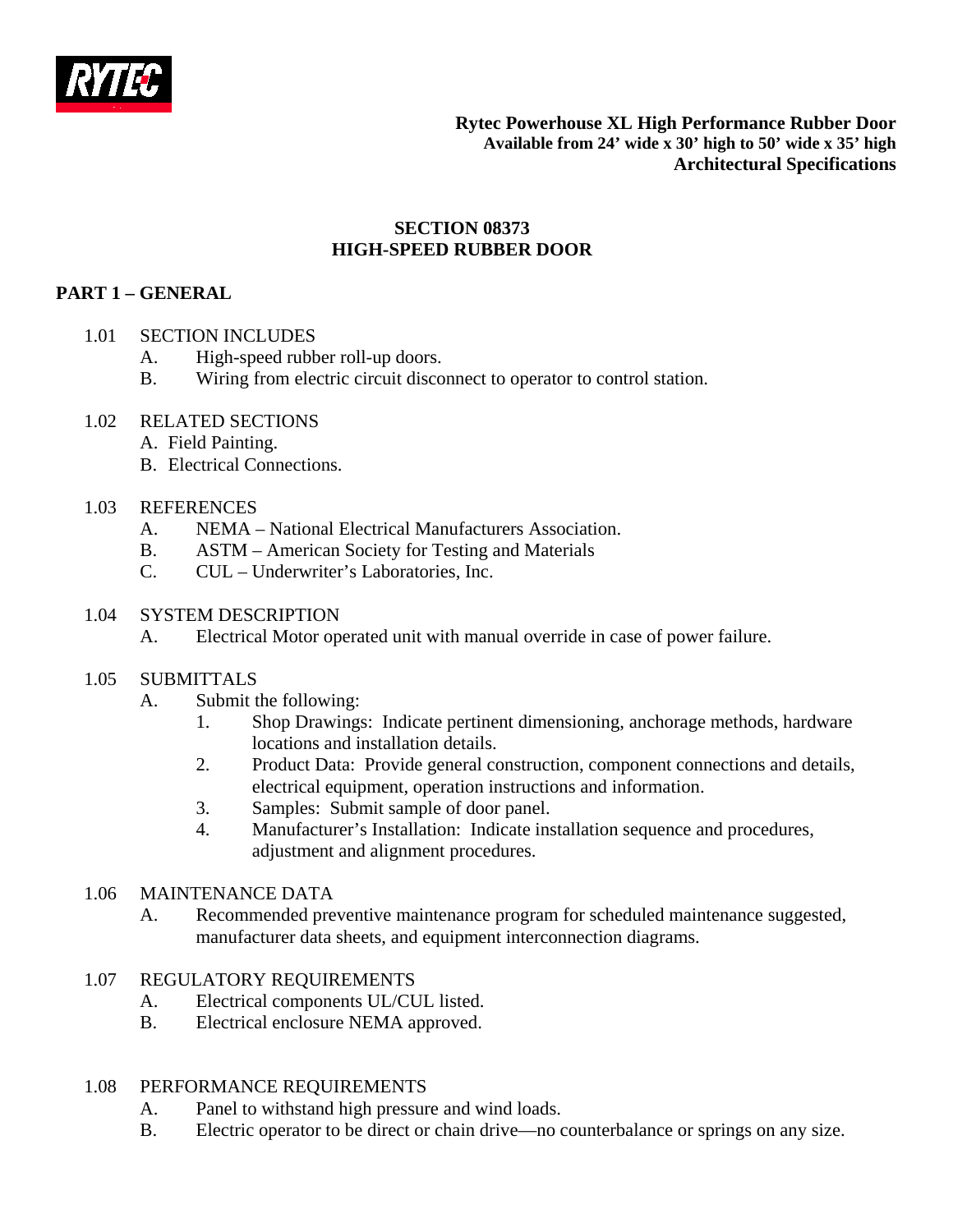

### 1.09 QUALITY ASSURANCE

- A. Furnish high-speed roll doors and all components and accessories by one manufacturer.
- 1.10 FIELD MEASUREMENTS
	- A. Verify field measurements are indicated as shown on shop approval drawings.
- 1.11 COORDINATION
	- A. Coordinate the work with installation of electric power and locations and sizes of conduit.

### 1.12 WARRANTY

- A. Two (2) years parts, one (1) year labor on the door.
- B. SBR fabric material for the life of the door, labor limited to one (1) year.
- C. Two (2) years on electrical, labor limited to one (1) year.

## **PART 2 – PRODUCTS**

- 2.01 PRODUCTS
	- A. Rytec Corporation Powerhouse XL high-speed rubber door.
	- B. No substitutions permitted.

## 2.02 MATERIALS

- A. Door Panel
	- 1. Fabric
		- a. Styrene butadiene rubber (SBR) panel 1/4" (6.35 mm) thick, made of two 1/8" (3.17 mm) thick layers, 70 durometer; sandwiched with 1-ply, 110lbs (50kg) polyester cord center.
		- b. End-to-end butt seams required to connect SBR panel sections on larger doors (over 24 feet wide) for strength and stability. Doors over 24 feet wide without butt seams will not be accepted.
		- c. Panel includes dual durometer polyvinyl chloride (PVC) windlocks, providing normal resiliency and flexibility at temperatures ranging from  $-40^{\circ}$  F to  $+180^{\circ}$ F (-40°C to +85°C). Panels not using PVC windlocks for wind or pressure retention will not be accepted.
		- d. Windlocks to be continuous to allow the door panel to hold effectively for wind or pressure retention. Rubber-backed polyester (PET) woven fabric must cover windlocks.
	- 2. Wind and Pressure Resistance
		- a. The door design allows for the curtain to remain in the side frame guide in high wind and pressure situations.
	- 3. Other Characteristics
		- a. Vertical stripes of polyester (PET) for visual safety awareness.
		- b. Standard color black.
		- c. Consult manufacturer for other panel materials and color options.
- B. Door Header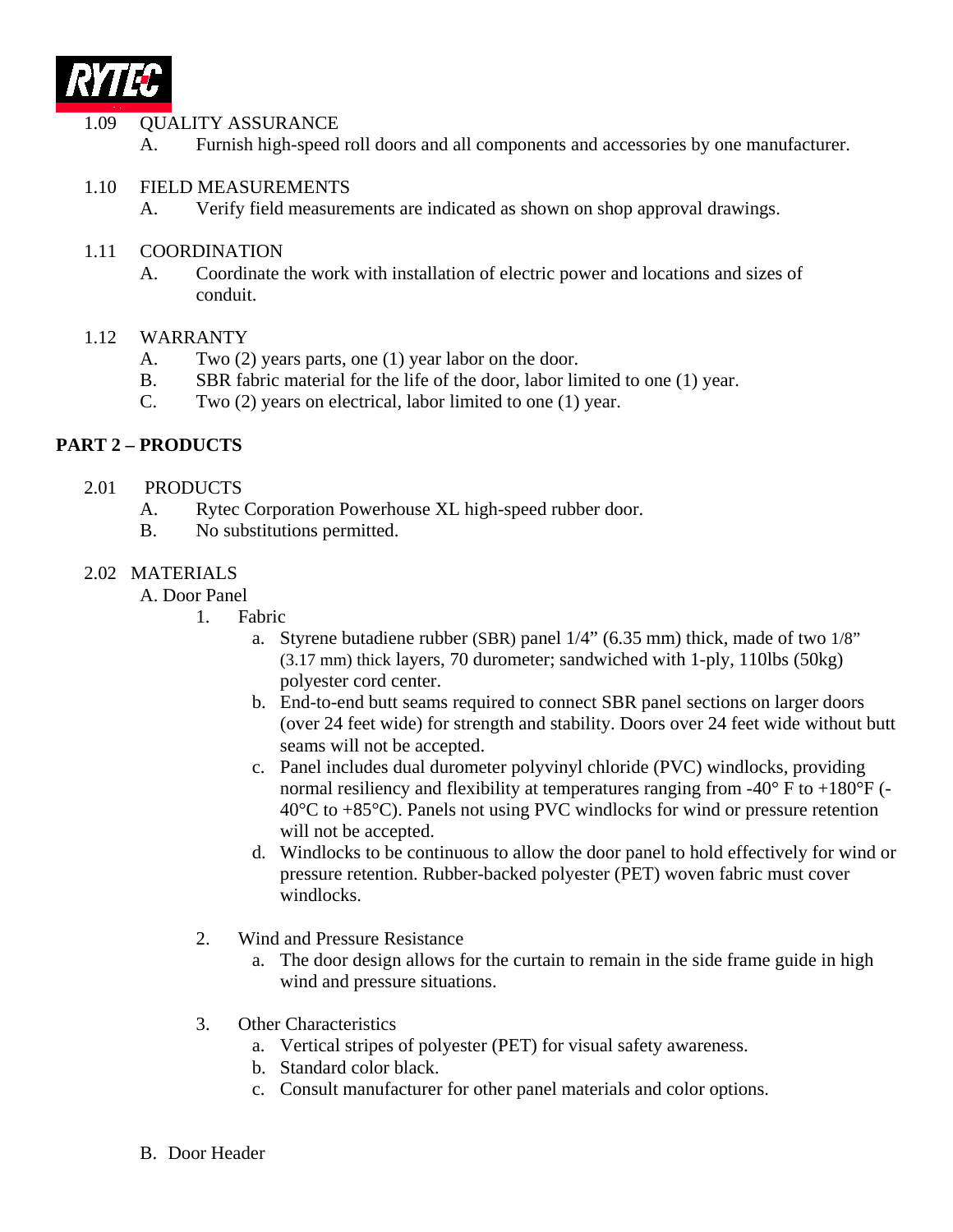

- 1. Truss Design
	- a. Reinforced truss design with angular frame made of steel.
- 2. Drum Roll
	- a. Fabricate minimum 8.75" (222.25 mm) outside diameter steel tube with wall thickness of 0.38" (9.652 mm) steel to maximum 14.00" (355.6 mm) outside diameter steel tube with wall thickness of 0.50" (12.7 mm) steel. All complying with ASTM A513.
	- b. Drive shafts within drum are constructed of 3.50" (88.9 mm) outside diameter steel shafts.
- 3. Idler Barrel
	- a. Front or rear-mounted, single or dual fabric guiding (idler) barrel shall be constructed of minimum 6.50" (165.1 mm) outside diameter round tubing with a wall thickness of  $0.25$ " (6.35 mm) and supported by  $2.75$ " (69.85) mm) diameter steel shafts.
- 4. End plates
	- a. Constructed of minimum  $\frac{1}{4}$ " (6 mm) hot-rolled steel laser-cut plates with heavyduty, self-aligning bearings with cast iron housings.
	- b. Bearings shall be load-rated at 21,500 lbs. (9752 kg) dynamic and 16,100 lbs.
	- (7,302 kg) static.
- 5. Counterbalance System
	- a. Direct-drive or chain-drive operators only—no counterbalance. Any doors utilizing counterbalance or torsion springs will not be accepted.

## C. Side Frames

- 1. Frames
	- a. The structural columns consist of  $5 \times 2 \times \frac{1}{4}$  structural steel tubing, welded to a reinforced "Z" mounting bracket (0.22" thick steel) and hinged cover (0.18" thick steel).
- 2. Wind Resistance
	- a. The door design allows for the curtain to remain in the side frame guide in high wind and pressure situations.
- 3. Structural Reinforcements
	- a. Steel mounting reinforcements on side frames. Reinforcements dependent on door and header size.
- 4. Paint
	- a. Painted with a durable, chemical and corrosion-resistant coating
	- b. Standard color is Rytec gray, special colors available upon request

## D. Bottom Bar

- 1. Constructed of extruded aluminum or steel tube (dependent on door size) and will be of a sufficient width and weight to maintain the bottom edge of the curtain parallel to the door threshold at all times.
- 2. A minimum of 6" tall weatherproof rubber loop seal shall be made of EPDM and will be able to seal uneven finished floors.
- 3. Bottom bars with cords attached will not be accepted.
- E. Wireless System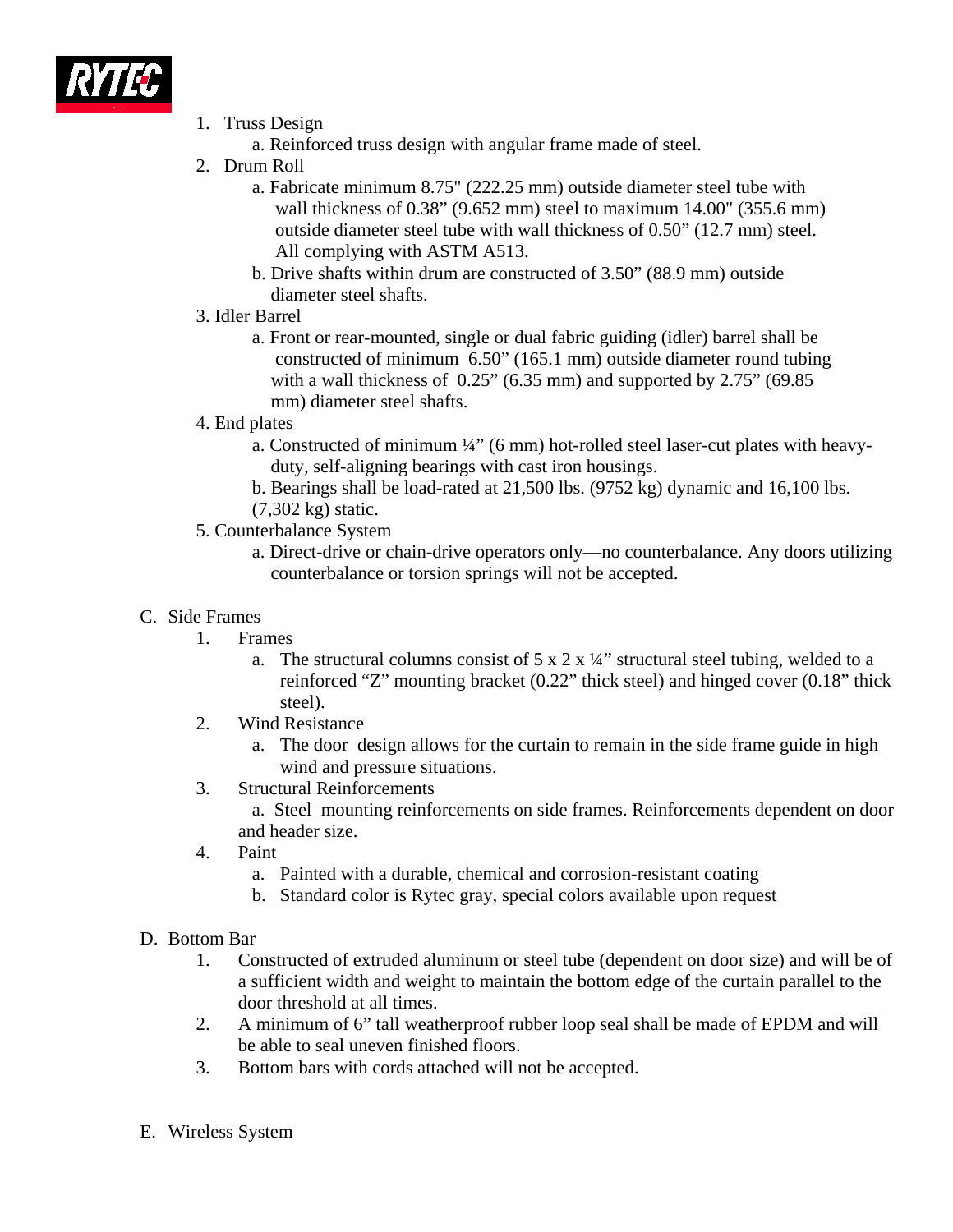

- 1. Wireless provides continuous and uninterruptible wireless signal which eliminates the need for cords on the bottom bar..
- 2. Two-way communication ensures functioning wireless system. Doors without two-way communication to ensure functioning wireless system will not be accepted.
- F. Control System
	- 1. Digital controller housed in a NEMA-4X or NEMA-4 rated enclosure with factory set parameters.
	- 2. Full-featured or PLC (programmable logic controller) control system. Controller type dependent upon door size.
	- 3. Programmable inputs and outputs accommodate special control applications without the need for electrical components.
	- 4. Two-line vacuum fluorescent display (VFD) or light emitting diode (LED) backlight display provide quick and straightforward installation, control adjustments and error reporting.
	- 5. Control panels that require a portable computer unit, additional components, or other devices for programming and/or troubleshooting will not be accepted.
- G. Electric Operator(s)
	- 1. Door shall be electrically operated by a single direct-drive or dual-drive system. Type of drive is dependent on the size of the door. The motor and gearbox shall be designed for high-cycle operation. Basic operation features a manual override for non-powered operation.
	- 2. Operator dependent on door size.
	- 3. If chain-drive, chain-break monitoring system is required.
	- 4. Counterbalance System
		- a. No counterbalance or torsion springs allowed in any size door.
- H. Safety Features
	- 1. Two (2) photoelectric sensing devices (photo eyes) on each side of the doorway for safety. If an object interferes with the beams, the door will reverse automatically.
	- 2. Four (4) threshold warning light strips include amber and red LED lights located on the front and back of both the left and right side columns to indicate door closing for added safety at the threshold. All wiring for warning lights to be concealed within the door construction.
	- 3. Bottom bar to include a failsafe electric edge that will automatically reverse the door upon bottom edge impact.
	- 4. Bottom bar will contain a kill switch that ceases door movement when the door is impacted. Doors which movement continues after impact will not be accepted.
- I. Speed
	- 1. Door to operate at a variable speed up to 20 inches per second, maximum speed is dependent on the size of the door and the type of controller and operator.